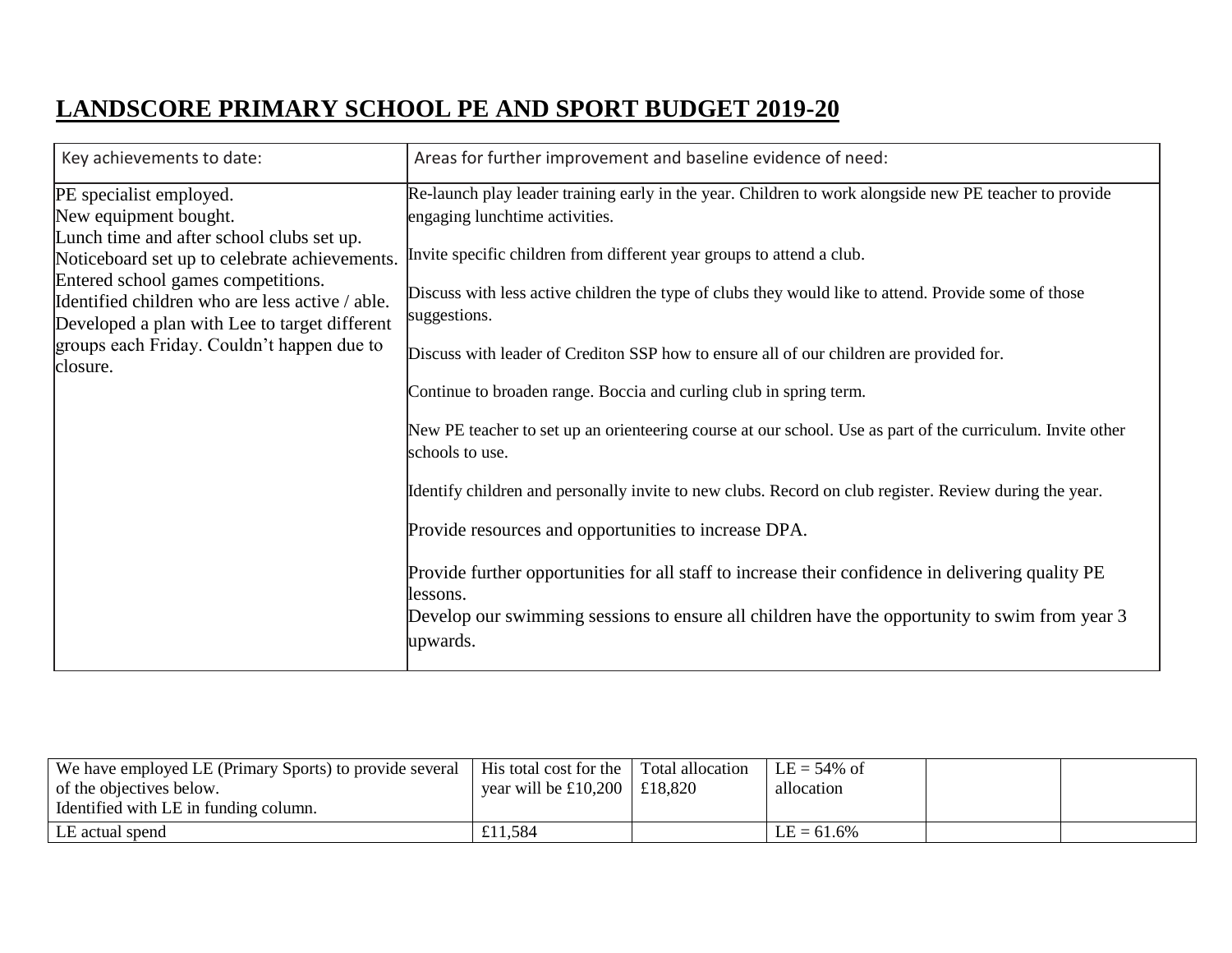| primary school children undertake at least 30 minutes of physical activity a day in school                                                                |                                                                                                                                          |                                     |                                               |                                                                                                         |                                                                                                                             |  |  |
|-----------------------------------------------------------------------------------------------------------------------------------------------------------|------------------------------------------------------------------------------------------------------------------------------------------|-------------------------------------|-----------------------------------------------|---------------------------------------------------------------------------------------------------------|-----------------------------------------------------------------------------------------------------------------------------|--|--|
|                                                                                                                                                           |                                                                                                                                          |                                     |                                               | $%$ of total allocation = LE + 480                                                                      |                                                                                                                             |  |  |
| School focus with intended impact on<br>pupils<br><b>INTENT</b>                                                                                           | <b>Actions to achieve</b><br><b>IMPLEMENTATION</b>                                                                                       | <b>Fundin</b><br>g<br>allocate<br>d | <b>Actual</b><br>spend                        | <b>Evidence and</b><br><b>IMPACT</b>                                                                    | <b>Sustainability and</b><br>suggested next steps                                                                           |  |  |
| Create more active playtimes to contribute<br>towards 5x 60                                                                                               | LE to train up play leaders and<br>work alongside them to help<br>deliver active playtimes.                                              | LE                                  | LE                                            | Different children access<br>different lunchtime<br>sessions.                                           | Rotate play leaders. Give them<br>a more specific role.                                                                     |  |  |
| As above                                                                                                                                                  | Replenish equipment as<br>required. Discuss with MTAs<br>and play leaders.                                                               | 500                                 | Included<br>in<br>equipme<br>nt cost<br>below | More children are engaging<br>in physical activity at<br>lunchtime.                                     | Monitor which equipment is<br>most popular. Ask for<br>suggestions of activities from<br>children. Liaise with MTA<br>lead. |  |  |
| To provide an inclusive experience of intra<br>school athletic competition. Every child<br>will compete against peers at the end of<br>each unit of work. | Ensure activities planned are<br>inclusive and engaging.<br>Supply for sports day and<br>planning.                                       | 400                                 | LE<br>no<br>sports<br>day                     |                                                                                                         |                                                                                                                             |  |  |
| To provide an inclusive experience of inter<br>school boccia competition for SEND pupils                                                                  | Send a team on Boccia<br>tournament                                                                                                      | 200                                 | 235<br>taxis                                  | Team reached finals. Want<br>to start practising earlier<br>for next year!                              | Start a small club for this event<br>earlier in the year. Need to<br>think of a suitable space.                             |  |  |
| To provide a club aimed at "activating" our<br>least active children by offering different<br>sports activities                                           | LE to offer club during spring<br>term aimed at less active<br>children. Speak to children<br>about the type of club they<br>would like. | LE                                  | LE                                            | Postponed to summer term<br>due to use of hall. Then<br>couldn't happen.                                | Prioritise less active for each<br>club.                                                                                    |  |  |
| Least active children to attend a festival at<br>St Luke's offering different sporting<br>activities in order to "activate" them                          | Health and wellbeing festival.<br>Transport<br>Supply                                                                                    | 200                                 | $\overline{0}$                                | Planned to do this more<br>frequently at school in<br>summer term, but didn't<br>happen due to closure. | Start sessions with Lee in small<br>groups throughout the year.                                                             |  |  |
| Whole class festivals in gymnastics,<br>orienteering, multiskills rugby, cricket<br>Athletics provided by Crediton SSP                                    | Whole classes to attend.<br>Supply                                                                                                       | 200                                 | 245                                           | Whole classes experienced<br>sessions run by sports<br>leaders from QE. Some<br>events couldn't happen  | Liaise with Ross about<br>suggestions for future events.                                                                    |  |  |

**Key indicator 1:** The engagement of all pupils in regular physical activity – Chief Medical Officer guidelines recommend that primary school children undertake at least 30 minutes of physical activity a day in school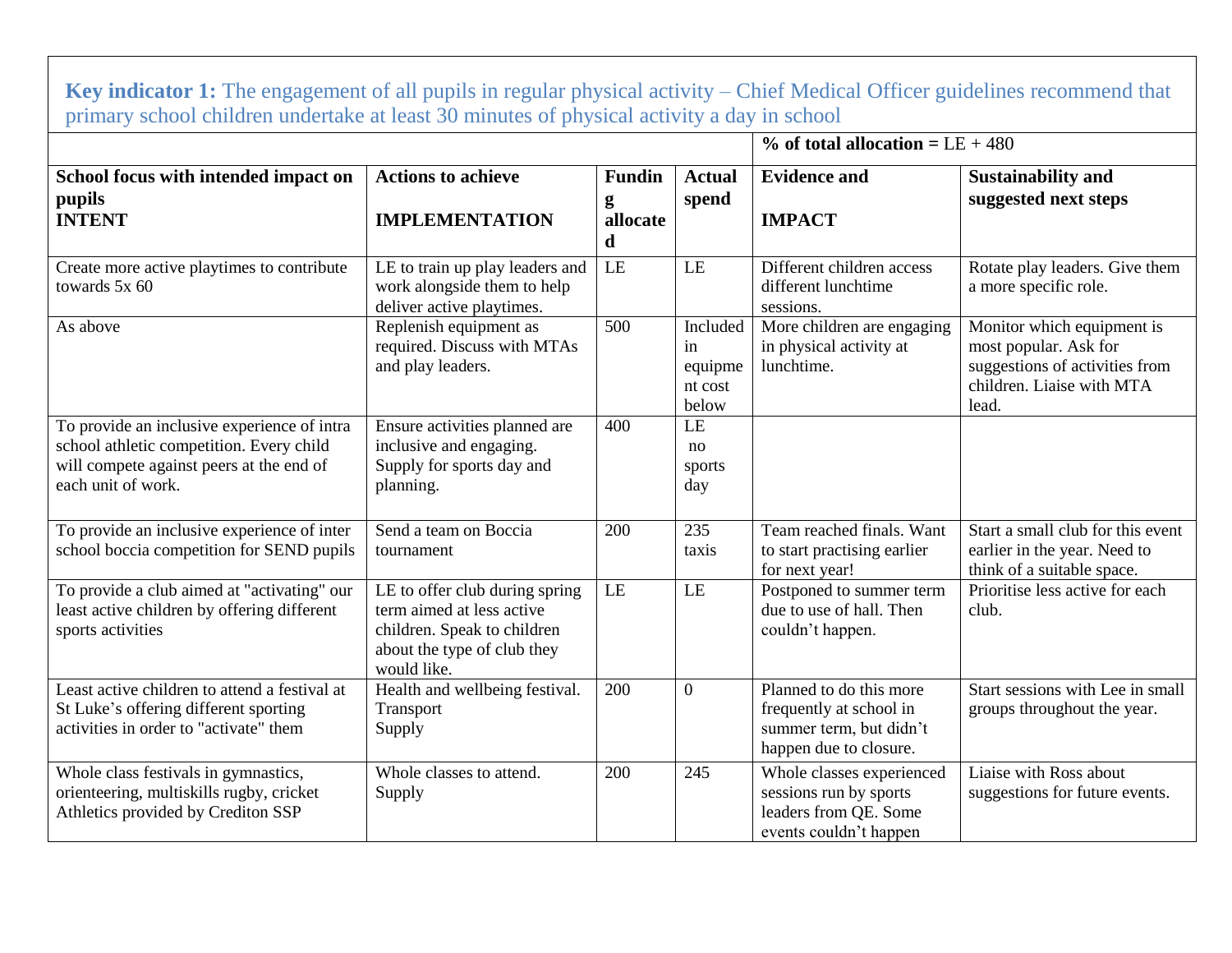| Increase the number of children cycling to<br>school.                  | Improve confidence of<br>children cycling.<br>Year 5 summer term.           |    |    | School closure $-$ didn't<br>happen                                                                                    |                                                                 |
|------------------------------------------------------------------------|-----------------------------------------------------------------------------|----|----|------------------------------------------------------------------------------------------------------------------------|-----------------------------------------------------------------|
| Inspire and motivate girls to be more active.                          | Separate football lunchtime<br>club for $y3/4$ girls during<br>spring term. | LE | LE | Less popular than previous<br>year. Those who attended<br>enjoyed. More opportunity<br>to play than when with<br>boys. | Promote more. Invite some of<br>our G&T girls to help run club. |
| Provide holiday club to include multi sports<br>during each half term. | LE to organise, promote and<br>run.                                         | LE | LE | Holiday clubs offered for 2<br>half terms.                                                                             | Continue next year.                                             |
|                                                                        |                                                                             |    |    |                                                                                                                        |                                                                 |

| Key indicator 2: The profile of PE and sport being raised across the school as a tool for whole school improvement                                            |                                                                                                                                          |                             |                                      |                                                                                                                                                                                                |                                                                                                                                       |  |
|---------------------------------------------------------------------------------------------------------------------------------------------------------------|------------------------------------------------------------------------------------------------------------------------------------------|-----------------------------|--------------------------------------|------------------------------------------------------------------------------------------------------------------------------------------------------------------------------------------------|---------------------------------------------------------------------------------------------------------------------------------------|--|
|                                                                                                                                                               |                                                                                                                                          |                             |                                      | $\%$ of total allocation = LE + 4250                                                                                                                                                           |                                                                                                                                       |  |
| School focus with intended impact on<br>pupils<br><b>INTENT</b>                                                                                               | <b>Actions to achieve</b><br><b>IMPLEMENTATION</b>                                                                                       | <b>Funding</b><br>allocated | <b>Actual</b><br>spend               | <b>Evidence and</b><br><b>IMPACT</b>                                                                                                                                                           | <b>Sustainability</b><br>and suggested<br>next steps:                                                                                 |  |
| To raise the profile of PE in the school by<br>accessing the opportunities available through<br>membership of the Crediton School Sport<br>Partnership (CSSP) | Y1 - Y6 to access CSSP whole class<br>sports Festivals, Play leader training &<br>Tournaments across the year by buying<br>into the CSSP | 1100                        | 1068                                 | Attended all events<br>provided during the<br>autumn and spring<br>terms. Children<br>received support from<br>QE sports leaders.                                                              | Continue to<br>liaise with QE<br>about how best<br>to provide<br>opportunities for<br>all children.                                   |  |
| To provide high quality PE equipment to<br>replace old, tired equipment and to provide<br>new equipment to provide different learning<br>opportunities in PE  | Buy curriculum equipment as needed.<br>Various balls                                                                                     | 1000                        | 509<br>298<br>$1500 -$<br><b>ICT</b> | Children have been able<br>to access all areas of the<br>curriculum with the<br>appropriate resources.<br>Replenished as<br>necessary.<br>DM allocated 1500 for<br>purchase of<br>chromebooks. | Stocktake<br>completed<br>during lockdown<br>ready for 20/21.<br>Chromebooks to<br>be used to help<br>evaluate sports<br>performance. |  |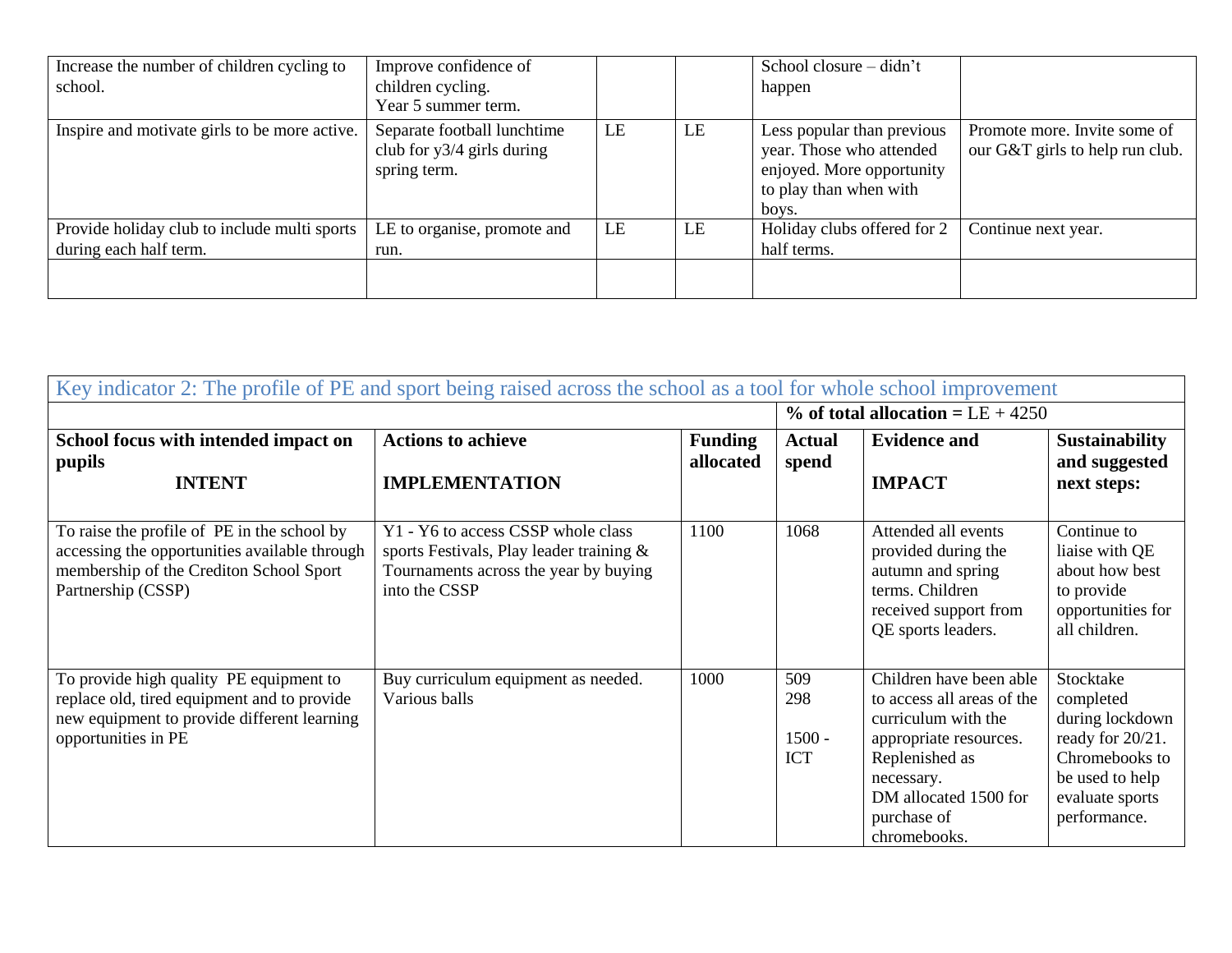| To facilitate the smooth transition to a new<br>PE Lead ensuring continuity in the<br>progressive improvement of PE and Sport at<br>Landscore                     | SW to meet with LE at least once a term                                                           | 300 | 300        | Met with LE and MT<br>each term to discuss<br>past and future<br>planning. Adapted<br>where appropriate.                                                                                        | Continue to<br>meet.                                                                                   |
|-------------------------------------------------------------------------------------------------------------------------------------------------------------------|---------------------------------------------------------------------------------------------------|-----|------------|-------------------------------------------------------------------------------------------------------------------------------------------------------------------------------------------------|--------------------------------------------------------------------------------------------------------|
| To raise the profile of PE in the school by<br>providing a free team t shirt to all KS2<br>pupils, facilitating intra school competition<br>in lessons and clubs. | Provide additional team colour t-shirts for<br>y1-6 at a reduced cost.                            | 100 | 100<br>475 | T shirts enable children<br>to move into teams<br>quickly for intra school<br>events.<br>New sports tops ordered<br>for $20/21$ for use during<br>tournaments.                                  | Continue                                                                                               |
| Promote effort, sportsmanship, progress<br>during each lesson.                                                                                                    | Superstars rewarded at end of each<br>lesson.<br>Certificates given each week to PE<br>superstars | LE  | LE         | A greater range of<br>children have been<br>chosen to receive<br>awards throughout the<br>year. Enjoy celebrating<br>achievements at the end<br>of the year and during<br>celebration assembly. | Continue                                                                                               |
| Keep parents informed of school sporting<br>achievements.                                                                                                         | Sporting achievements emailed to parents<br>via newsletter.                                       | LE  | LE         | Events inside and<br>outside school<br>celebrated. Also<br>promotes sports<br>available in the locality.                                                                                        | Continue                                                                                               |
| Notice board with sporting achievements                                                                                                                           | Information provided on results / matches<br>clubs to motivate pupils to attend.                  | LE  | LE         | Not seen by many<br>children. Needs work.                                                                                                                                                       | Raise profile of<br>the board.<br>Children who<br>have participated<br>could write<br>'match reports'. |
|                                                                                                                                                                   |                                                                                                   |     |            |                                                                                                                                                                                                 |                                                                                                        |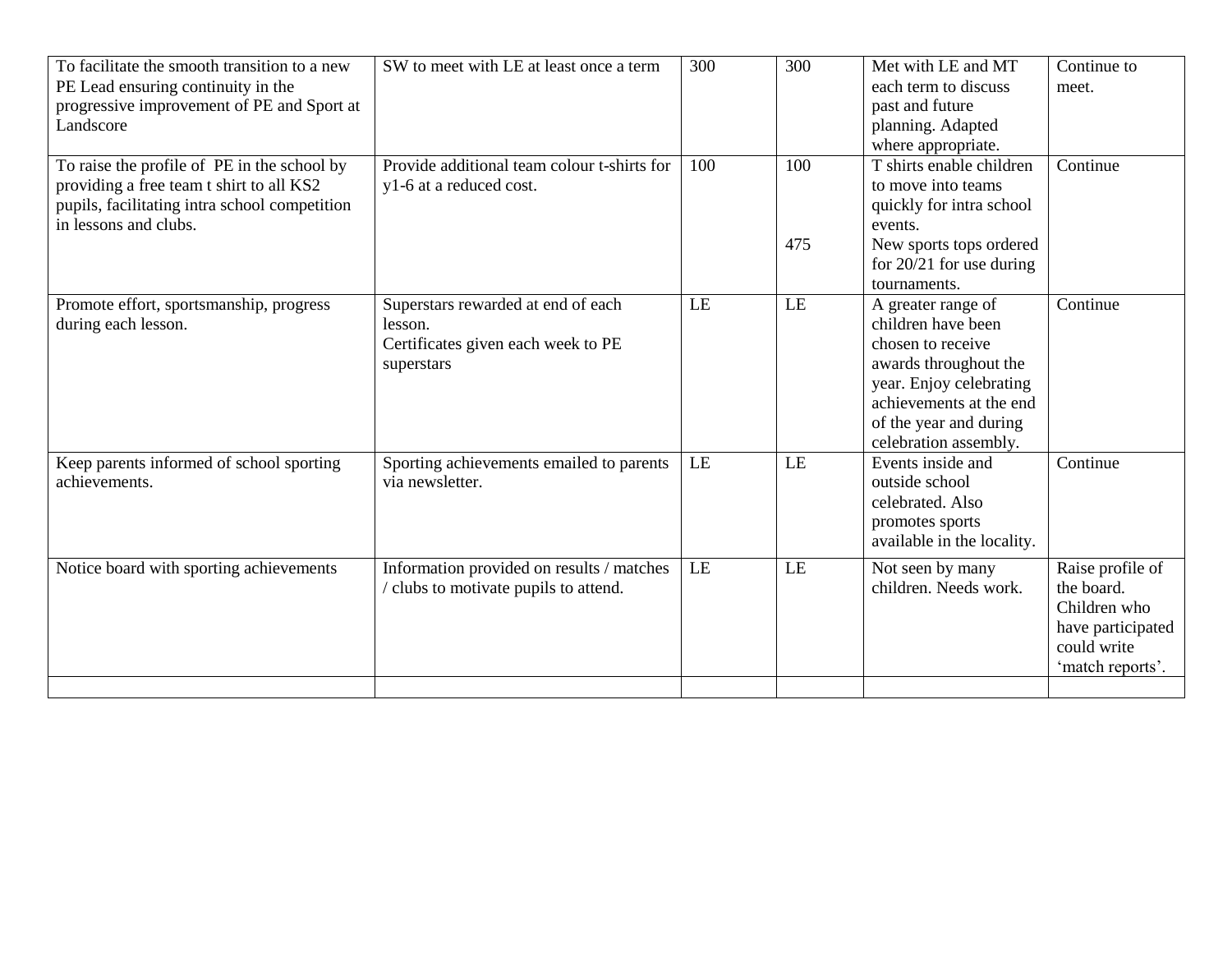| Key indicator 3: Increased confidence, knowledge and skills of all staff in teaching PE and sport  |                                                                                                                                  |                             |                        |                                                                                                         |                                                                   |
|----------------------------------------------------------------------------------------------------|----------------------------------------------------------------------------------------------------------------------------------|-----------------------------|------------------------|---------------------------------------------------------------------------------------------------------|-------------------------------------------------------------------|
| $%$ of total allocation = LE + 245                                                                 |                                                                                                                                  |                             |                        |                                                                                                         |                                                                   |
| <b>School focus with intended</b><br>impact on pupils<br><b>INTENT</b>                             | <b>Actions to achieve</b><br><b>IMPLEMENTATION</b>                                                                               | <b>Funding</b><br>allocated | <b>Actual</b><br>spend | <b>Evidence and</b><br><b>IMPACT</b>                                                                    | <b>Sustainability</b><br>and suggested<br>next steps:             |
| Development of staff subject<br>knowledge and confidence in<br>delivering high quality PE lessons. | Teachers to work with LE (Primary Sports) to<br>observe, team teach and lead high quality<br>teaching and progression of skills. | LE                          | LE                     | When staff have<br>participated in lessons the<br>children have received a<br>greater level of support. | Staff to become<br>more involved in<br>teaching PE<br>lessons.    |
| Updating subject knowledge for PE<br>Lead                                                          | Attendance at St Luke's School Sports<br>Partnership Conference                                                                  | 245                         | 245                    | Aware of changes to PE /<br>sports premium objectives.                                                  | Continue                                                          |
| Playground duty staff to work with LE                                                              | Help to keep lunchtimes active                                                                                                   | LE                          | LE                     | Children have been exposed<br>to a greater range of<br>sporting activities.                             | Re-evaluate<br>lunchtime and<br>activities on<br>offer each term. |

| Key indicator 4: Broader experience of a range of sports and activities offered to all pupils                               |                                                                                                                              |                             |                        |                                      |                                                       |  |
|-----------------------------------------------------------------------------------------------------------------------------|------------------------------------------------------------------------------------------------------------------------------|-----------------------------|------------------------|--------------------------------------|-------------------------------------------------------|--|
|                                                                                                                             |                                                                                                                              |                             |                        | $%$ of total allocation = LE         |                                                       |  |
| School focus with intended impact on<br>pupils<br><b>INTENT</b>                                                             | <b>Actions to achieve</b><br><b>IMPLEMENTATION</b>                                                                           | <b>Funding</b><br>allocated | <b>Actual</b><br>spend | <b>Evidence and</b><br><b>IMPACT</b> | <b>Sustainability</b><br>and suggested<br>next steps: |  |
| To provide a wider range of activities through<br>broadening both curriculum opportunities and<br>afterschool opportunities | Primary Sports to deliver a range of non<br>traditional after school clubs $-$ eg dodgeball,<br>curling, boccia, multiskills | LE                          | LE                     | Clubs have been<br>very popular.     | Continue to offer<br>a wide range.                    |  |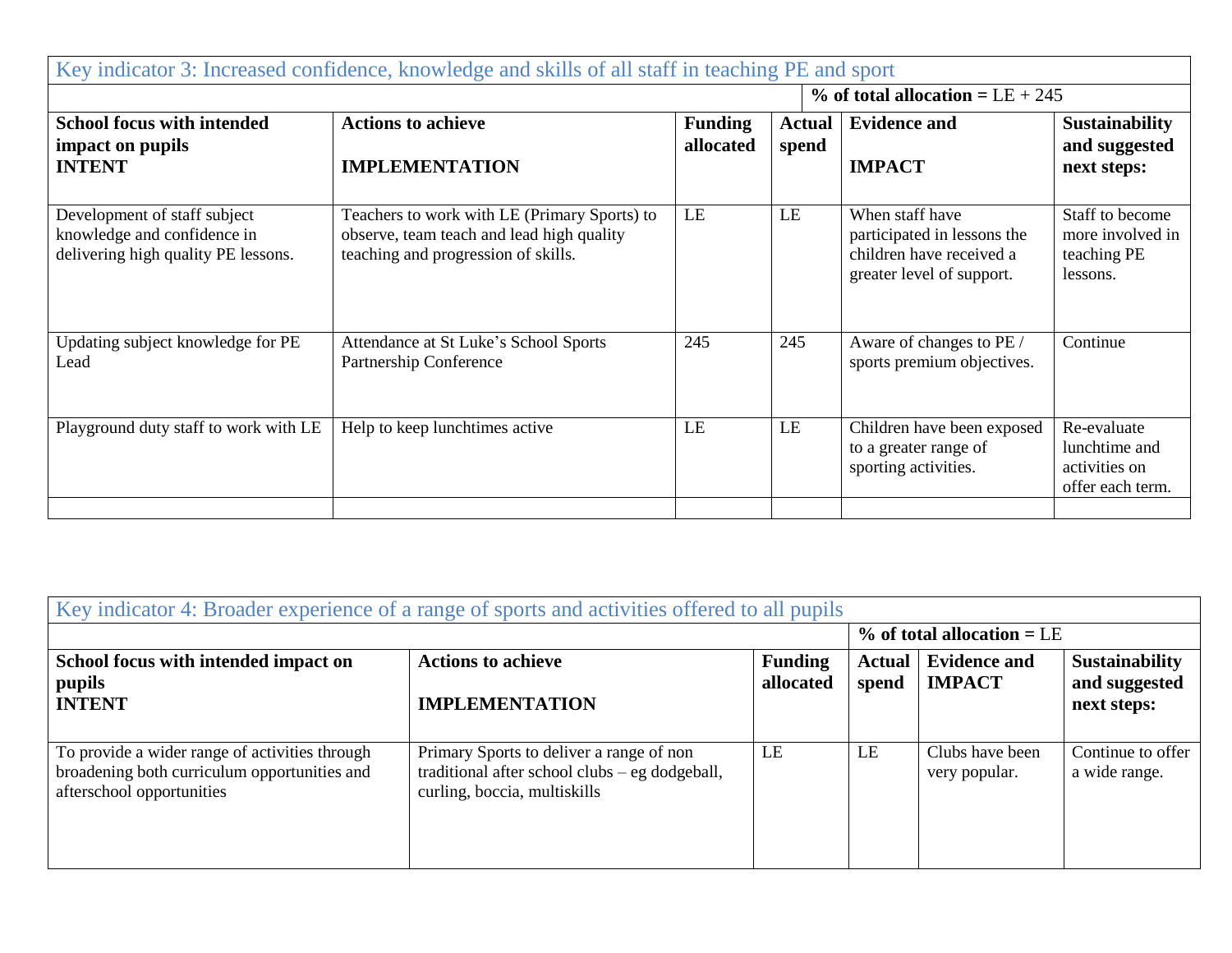| To extend the learning of our most Gifted and<br>Talented PE students in KS2                                                | Specialist G&T session at QE run by RG.<br>Supply                                                                          | 150 | $\Omega$       | G&T students<br>aware of own<br>areas of strength.                  | $Continue - look$<br>for further<br>opportunities for<br>G&T.                |
|-----------------------------------------------------------------------------------------------------------------------------|----------------------------------------------------------------------------------------------------------------------------|-----|----------------|---------------------------------------------------------------------|------------------------------------------------------------------------------|
| To provide a wider range of activities through<br>broadening both curriculum opportunities and<br>afterschool opportunities | Attend bushcraft days provided by CSSP.                                                                                    | 450 | $\overline{0}$ | Bushcraft<br>$cancelled -$<br>summer term.                          | LE to deliver<br>their new<br>orienteering unit<br>next year.                |
|                                                                                                                             | Meet with outdoor ed teacher at QE to discuss<br>how Landscore can provide more outdoor ed<br>opportunities at our school. | 150 | LE             | LE has begun<br>working on a unit<br>of work for<br>Primary Sports. | Deliver unit to<br>our children in<br>$20/21$ .                              |
| Targeted spaces to be given to PP/SEN/G&T<br>children in certain clubs.<br>Clubs free to all.                               | SW liaise with LE to identify and target these<br>groups of children.                                                      | LE  | LE             | .LE identified<br>children and<br>encouraged them<br>to join clubs. | Identify further<br>ways we can<br>engage PP/SEN<br>children in<br>activity. |
|                                                                                                                             |                                                                                                                            |     |                |                                                                     |                                                                              |

| Key indicator 5: Increased participation in competitive sport   |                                                                                                            |                             |                                     |                                                                         |                                                       |
|-----------------------------------------------------------------|------------------------------------------------------------------------------------------------------------|-----------------------------|-------------------------------------|-------------------------------------------------------------------------|-------------------------------------------------------|
|                                                                 |                                                                                                            |                             |                                     | % of total allocation = $LE + 480$                                      |                                                       |
| School focus with intended impact on<br>pupils<br><b>INTENT</b> | <b>Actions to achieve</b><br><b>IMPLEMENTATION</b>                                                         | <b>Funding</b><br>allocated | <b>Actual</b><br>spend              | <b>Evidence</b><br>and<br><b>IMPACT</b>                                 | <b>Sustainability</b><br>and suggested<br>next steps: |
| To increase participation in competitive sport                  | Attendance at Exeter and Mid Devon, CSSP, and<br>Sports Governing Body sports tournaments.<br>Supply costs | 800                         | 191<br>events<br>$282$ supply<br>LE | G&T children<br>able to<br>compete at<br>highest level<br>and progress. | Continue.                                             |
| To increase participation in competitive sport                  | <b>Transport costs</b>                                                                                     | 500                         | 350                                 | Children able<br>to compete to<br>their highest<br>level                |                                                       |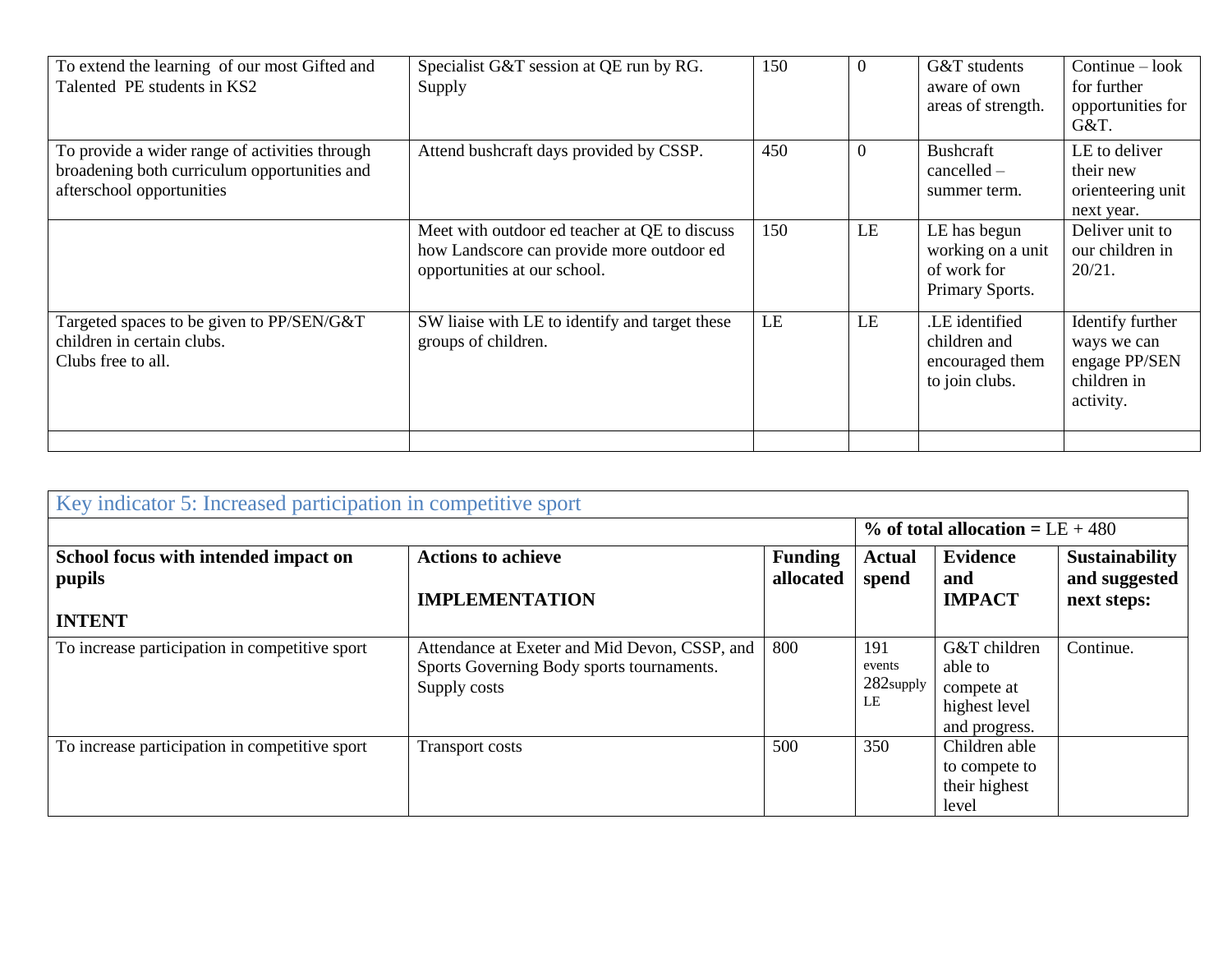| To provide a local inter primary school<br>competitions<br>End of unit competitions for all classes during PE | NK (Primary Sports) to organise competitions<br>between local schools.<br>Tag Rugby values competition.<br>Netball matches<br>All children engaged in competitive sport                                                                                                                                 | LE<br>LE | LE<br>LE         | Chose a greater<br>range of<br>children who<br>attended clubs<br>to participate.<br>Children<br>applied skills<br>learnt during<br>lessons during<br>competitions. | Continue to<br>increase the<br>number of<br>children<br>participating in<br>competition.<br>Develop further<br>-in coloured<br>teams. |
|---------------------------------------------------------------------------------------------------------------|---------------------------------------------------------------------------------------------------------------------------------------------------------------------------------------------------------------------------------------------------------------------------------------------------------|----------|------------------|--------------------------------------------------------------------------------------------------------------------------------------------------------------------|---------------------------------------------------------------------------------------------------------------------------------------|
| Swimming. Attend Crediton Schools Gala.                                                                       | Wider range of children are participating in<br>competitive sport.                                                                                                                                                                                                                                      | 150      | $\boldsymbol{0}$ | A wider range<br>of G&T<br>children<br>participated.                                                                                                               | Begin to use<br>assessments<br>provided by<br><b>LMLC</b><br>swimming<br>teachers.                                                    |
| <b>TOTAL SPEND = £</b>                                                                                        | 17,382                                                                                                                                                                                                                                                                                                  |          |                  |                                                                                                                                                                    |                                                                                                                                       |
| $LE =$                                                                                                        | 11,584                                                                                                                                                                                                                                                                                                  |          |                  |                                                                                                                                                                    |                                                                                                                                       |
| $OTHER =$                                                                                                     | 5,798<br>PE Grant Expenditure - April 2019-March 2020<br>Primary Sports<br>11584<br>At Lukes<br>191<br>Newitts<br>509<br>Supply<br>1069<br>TME (ICT)<br>1500<br>MD Coaches<br>350<br>OE<br>1068<br>Taxis (Imogen)<br>235<br>Total<br>£16506                                                             |          |                  |                                                                                                                                                                    |                                                                                                                                       |
| Carry over to 20/21:<br>$18,820 - 17,382$<br>$=$ £1,438                                                       | <b>Reasons:</b><br><b>Less competitions attended = less</b><br>$\bullet$<br>supply and transport cost<br>Less equipment replenishment<br>required<br>Top up swimming couldn't happen<br>٠<br>No bushcraft / orienteering days<br>Less active days planned for summer<br>$\bullet$<br>term unable to run |          |                  |                                                                                                                                                                    |                                                                                                                                       |